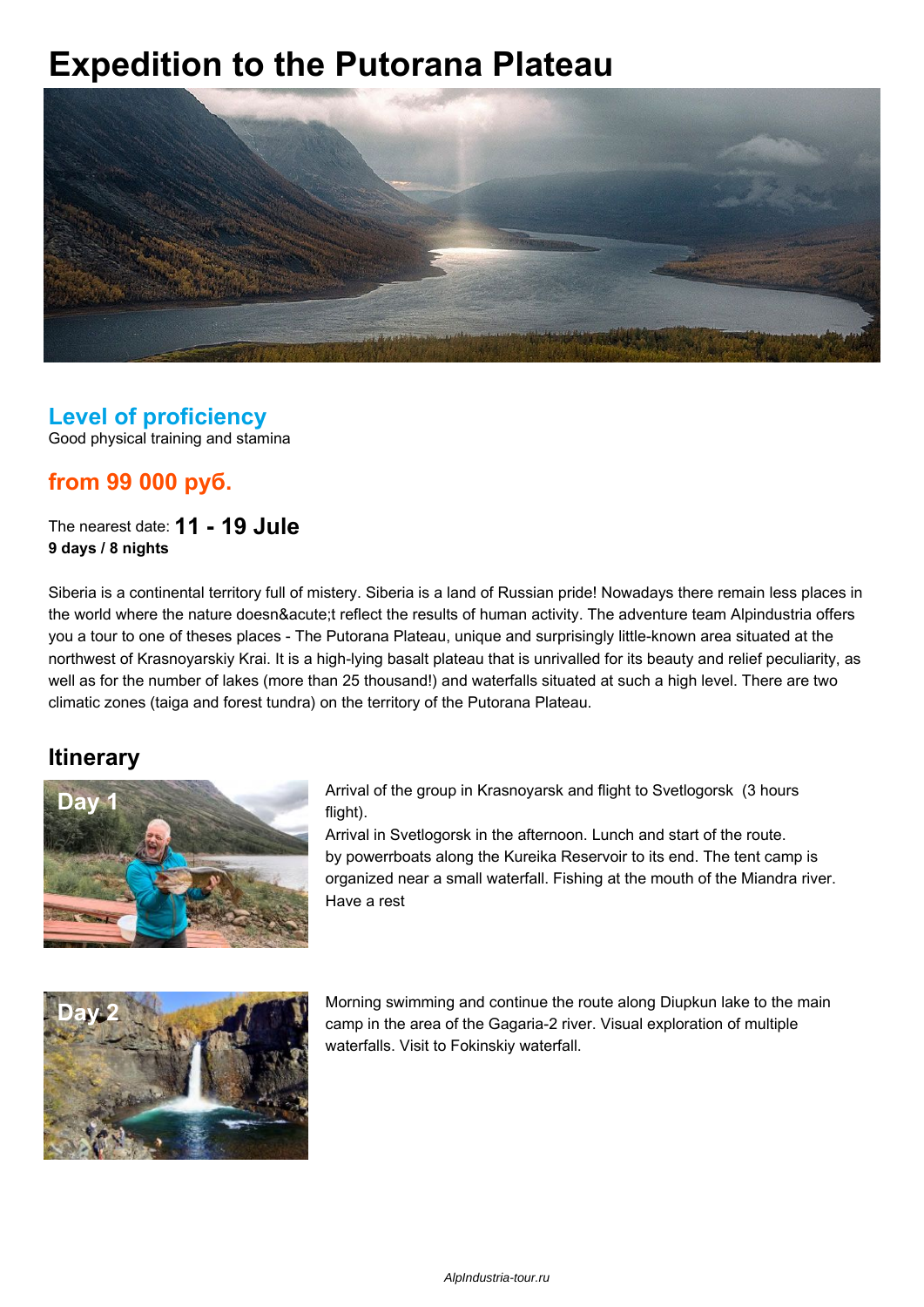

by taiga, 1,5 - 2 hours one way). Coming back to the main camp. Fishing. Romantic evening.



Trekking underneath the fall. Coming back to the main camp. Fishing. Romantic evening.



**Day 5 <b>Powerboats** visit to the waterfalls of the Gagaria-1 River and waterfall **Day 5 Powerboats Powerboats** visit to the waterfalls of the Cagaria-1 River and waterfall "Chashk"i. Walking excursions along the waterfalls. Coming back to the main camp. Fishing. Romantic evening.



**Day 6** Powerboats visit to Bolshoi Kureiskiy waterfall. Trekking through taiga to the waterfall (1,5-2 hours one way). Swimming in the natural "jacuzzi", photo shot. Overnight stop at the tent camp. Relax. Fishing. Romantic evening.



**Day 7 Leaving the route (1,5-2 hours one way). Coming back to the main camp.** Follow along Diupkun lake ( by Powerboats) , the Kureika river and Kureika Reservoir to Svetlogorsk.